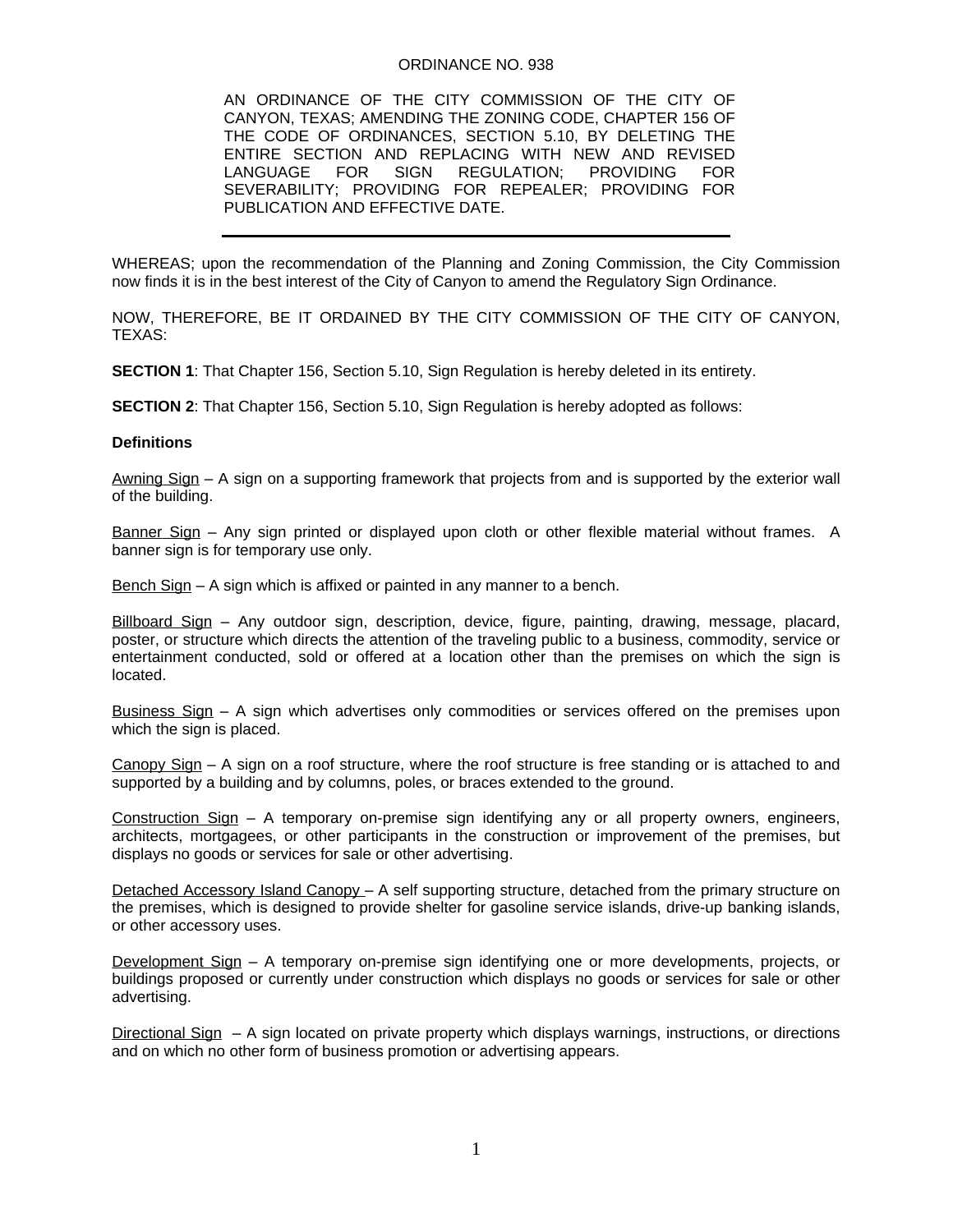Electronic Changeable Copy Sign – A sign containing changeable electronic variable message areas which permit light to be turned on or off intermittently or which are operated in a way whereby light is turned on or off intermittently, including any illuminated signs on which such illumination is not kept stationary or constant in intensity and color at all times when such signs are in use, including LED (light emitting diode) or digital signs which vary in intensity or color.

Frontage – The length of a building or lot which faces a street.

Institutional Sign – A permanent, on premise sign for the identification of a public or private school, university, church, hospital or other similar use.

 $\underline{\text{Lot}}$  – A single tract or platted lot. In addition, multiple adjacent tracts or platted lots under common ownership will be deemed to be a single lot if they meet the following requirements:

- 1. The lots or tracts are not separated by intervening streets, alleys, or other interruption.
- 2. The property contains a single primary use.

Menu Board Sign – Any sign displaying the items offered at a business.

Monument Sign – Any outdoor sign attached to a contiguous structural base, which shall be of the same width as or greater width than the message portion of the sign, and is permanently affixed to the ground. Poles and supports shall be concealed.

Nameplate Sign – An on-premise sign showing only the name and/or address of the occupant.

On-premise Sign – Any sign identifying or advertising a business, person, or activity, and installed and maintained on the same premises as the business, person, or activity.

Pole Sign – Any outdoor sign that is mounted on one or more freestanding poles or other support so that the bottom edge of the sign face is not in direct contact with a solid base or the ground.

Political Sign – A temporary sign announcing or supporting political candidates or issues in connection with any national, state or local election.

Portable Sign – A sign, not including a bench sign, whose principal supporting structure is intended by design, use or construction, to be used by resting upon the ground for support and to be easily removed and relocated for reuse.

Projecting Sign – A sign, other than a wall sign, fixed to any building or wall, which extends more than two (2) feet beyond such building or wall. An awning/canopy sign is not defined as a wall sign.

Pylon Sign – A permanent freestanding sign having at least twenty five (25) percent of the sign structure width in contact with the ground and in which the sign face is separated from ground level by means of one (1) or more supports such as poles, pole covers or columns. Poles and supports shall be concealed.

Real Estate Sign – A sign pertaining to the sale or lease of the premises, or part of the premises, on which the sign is located.

Roof Sign – A sign that extends above or is supported on the roof a building.

Sign – A structure, display, device, figure, painting, drawing, message, plaque, poster, or billboard, intended to be visible from the outside of a building, that is designed or used to advertise or inform. The term "sign" includes the supporting structure of the sign.

Sign Area – The entire advertising area of the sign including any framing, trim, or molding and the supporting structure.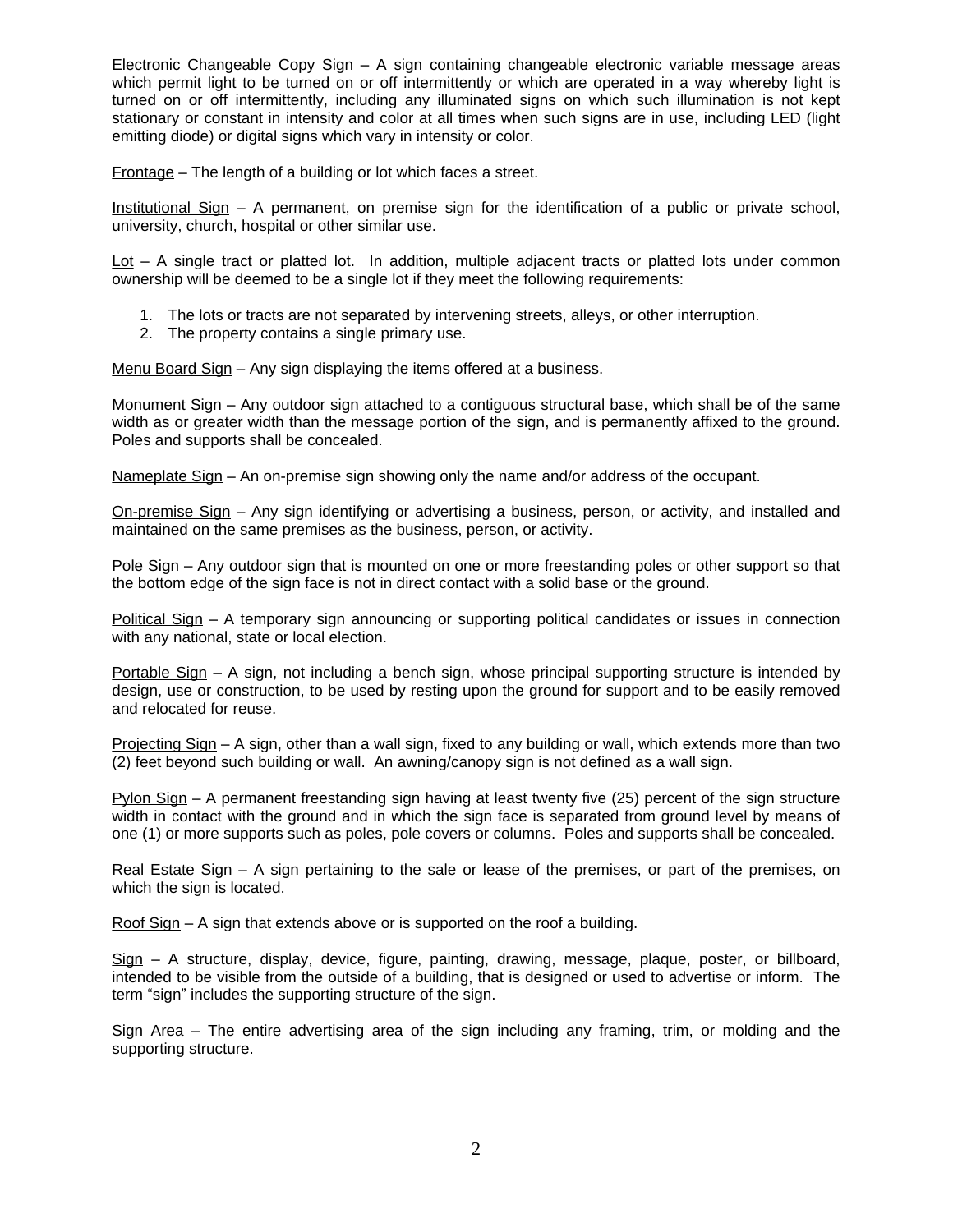Sign Height – The vertical distance between the highest point of the sign or its supporting structure and the natural grade directly below the sign.

Subdivision Entry Sign – A sign that is allowed at the entrance(s) into a legally recorded residential subdivision and which contains only the name of the subdivision.

Substantially Damaged Sign - Where the cost of repairing the sign is more than sixty (60) percent of the cost of erecting a new sign of the same type at the same location.

Wall Sign – Any sign painted on or attached to an exterior wall of a building in a parallel manner.

# **Permits**

Before any sign is erected, constructed, reconstructed, installed, painted or replaced, a permit for the sign must be obtained. Sign permits are issued by the Building Official of the City. Permits are not required for the following:

1. Any sign being repainted where the painting constitutes the only alteration to the sign.

 2. Any on-premise sign posted on private property on maximum twenty-four (24) inch by thirty (30) inch sheet poster panels.

 3. Any singular wall sign not exceeding five (5) square feet in area and not projecting more than six (6) inches from the wall of the building.

 4. All signs erected by municipal, state, or federal government for the purpose of public instruction, street or highway designation, control of traffic and similar uses relating to the public interest.

5. Construction, development or real estate signs placed on private property and in compliance with this ordinance.

 6. The replacement of plastic sign faces or panels where the original frame is used and the frame size is not altered and the substructure is not altered or removed.

 7. The replacement of bulbs that illuminate the sign where the original or identical frame is used and the frame size is not altered and the substructure is not altered or removed.

8. Directional signs placed on private property and in compliance with this ordinance.

9. Portable signs, for on-premise advertising, not exceeding twelve (12) square feet in area.

10. Banner signs, for on-premise advertising, not exceeding twenty four (24) square feet in area.

11. Nameplate signs for residential locations not exceeding two (2) square feet in area.

 12. Contractor signs identifying the contractor or subcontractor performing work on the premises where the sign is displayed. Such signs must not exceed six (6) square feet in area and must be removed when the work is completed.

 13. Professional nameplates and occupational signs, when attached to the building face and which denote only the name and occupation of an occupant in a commercial building or public institutional building and not exceeding four (4) square feet of sign area.

 14. Temporary political signs placed on private property in compliance with Texas Local Government Code Section 216.903 and this ordinance.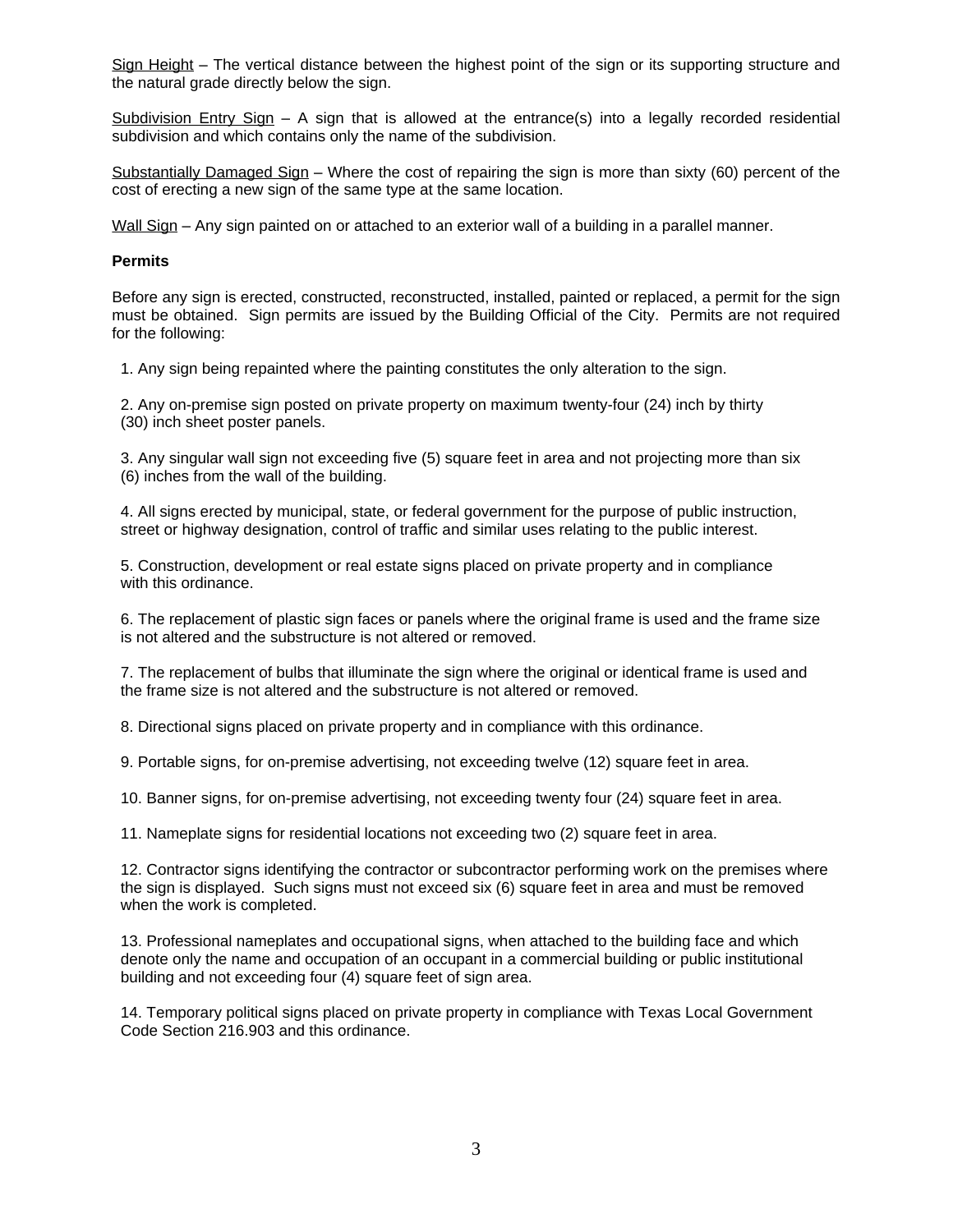# **Application for a Sign Permit**

An application for a sign permit must be accompanied by the permit fee and shall include such information as necessary to assure compliance with the City of Canyon ordinances, including but not limited to:

1. A completed application form.

 2. Scaled and/or dimensioned plans of the sign(s) which clearly show how the sign(s) will be constructed.

3. A site plan of:

 a. The location of the sign relative to property lines, easements, setbacks, buildings and other structures.

 b. Other existing and proposed signs on the property and, where the sign is a billboard, the location of the sign in relation to other billboards, churches, public schools, public parks or playgrounds, and residential districts.

Sign permits shall be issued only to contractors licensed in accordance with this section; except property owners or business owners may obtain permits for signs located at his/her own property or business. The Building Official has the power to revoke permits at any time for failure to comply with any sign regulation of the City. In such cases, all work on the sign must immediately cease, except the work necessary to remove the portion of the sign or sign structure that has been erected.

# **Permit Fees**

Each applicant, before being granted a permit for any sign, shall pay to the City of Canyon a fee in the amount of thirty dollars (\$30) per sign for processing and issuing such permit.

When work for which a permit is required is begun prior to obtaining a permit or otherwise receiving approval from the Code Enforcement Department to begin work, a late fee of one hundred twenty dollars (\$120) shall be assessed in addition to the required permit fee.

## **Registration**

It is unlawful for any person to erect, construct, reconstruct, install, or replace any sign without first registering as a Sign Contractor with the City of Canyon. The registration fee shall be thirty dollars (\$30). Registrations shall expire one year from the date of issuance. No person required to be registered as a Sign Contractor by this section shall be issued a permit until a License and Permit Surety Bond or Certificate of Insurance, as required by Section 150.23 of the City of Canyon Code of Ordinances, is provided to the Building Official.

Licensing is not required where the permit is issued to a property owner or business owner for signs located at his/her property or business.

## **Prohibited Signs**

The following signs are prohibited:

1. Billboard signs.

 Exception: Where allowed by this ordinance and subject to the provisions of 23 USC § 131et seq. and Chapter 391 of the Texas Transportation Code.

2. Electronic changeable copy signs.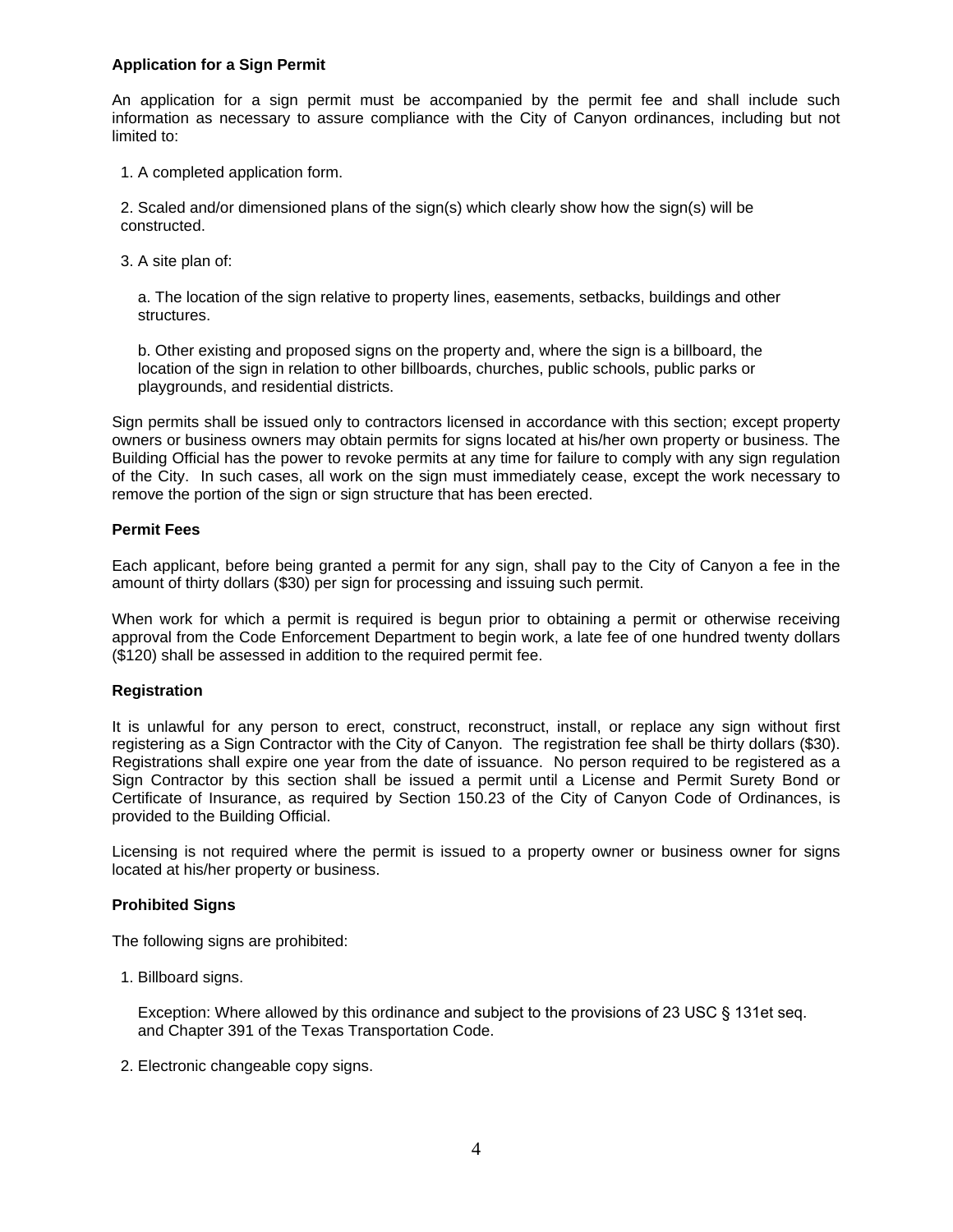Exception: Where allowed as on-premise monument signs.

 3. Electronic changeable copy billboard signs within the city limits of Canyon and its Extra Territorial Jurisdiction (ETJ).

4. Bench signs

 Exception: Any bench sign lawfully existing on the effective date of this ordinance may remain during such time it is legally permitted, in place at its permitted location, and is not substantially damaged. The annual permit fee shall be fifty dollars (\$50) per bench sign. Existing bench signs may not be relocated or enlarged.

5. Pole signs

 Exception: Where allowed as billboards, construction, development, real estate, directional, or political signs complying with this ordinance.

6. Roof signs

7. Signs with revolving beacons, fluttering, undulating, swinging, or otherwise moving parts.

8. Signs which imitate or resemble any official traffic sign, signal, or device.

 9. Any sign which is so illuminated that it would interfere with the effectiveness of or obscure an official traffic sign, device, or signal.

 10. A sign placed on a vehicle or trailer that is parked or located for the primary purpose of displaying the sign.

 11. Any sign placed in the right-of-way of a road or highway maintained by the City of Canyon or which is a part of the state highway system or which is or has been placed in violation of Chapter 393 of the Texas Transportation Code unless permitted by Section 393.0026 of the Texas Transportation Code.

# **Sign Locations and Construction Standards**

No sign shall be located in or erected so as to project into any public right-of-way except as allowed by this ordinance.

All signs must be designed to withstand wind pressure as required by the City Building Code. Any sign more than twenty (20) feet in height shall have plans sealed by an architect or engineer licensed to practice in the state. The Building Official may use discretion in whether sealed plans are required for signs under twenty (20) feet.

## **Nonconforming Signs**

A nonconforming sign shall be allowed to be continued and maintained at the existing location, when lawfully existing on the effective date of this ordinance, subject to the following conditions:

 1. The face of the sign may be changed, but no change or alteration shall be made that would increase the non-conformity.

2. A nonconforming sign shall be removed if any of the following conditions applies:

 a. The city may require removal of an on-premise sign if the business, person, or activity that the sign identifies or advertises has ceased to operate on the premises for one (1) year. If the premises containing the sign or sign structure is leased, the sign or sign structure must be removed no later than two (2) years after the date the most recent tenant ceases to operate on the premises. This section shall also apply to any sign structure containing no signage.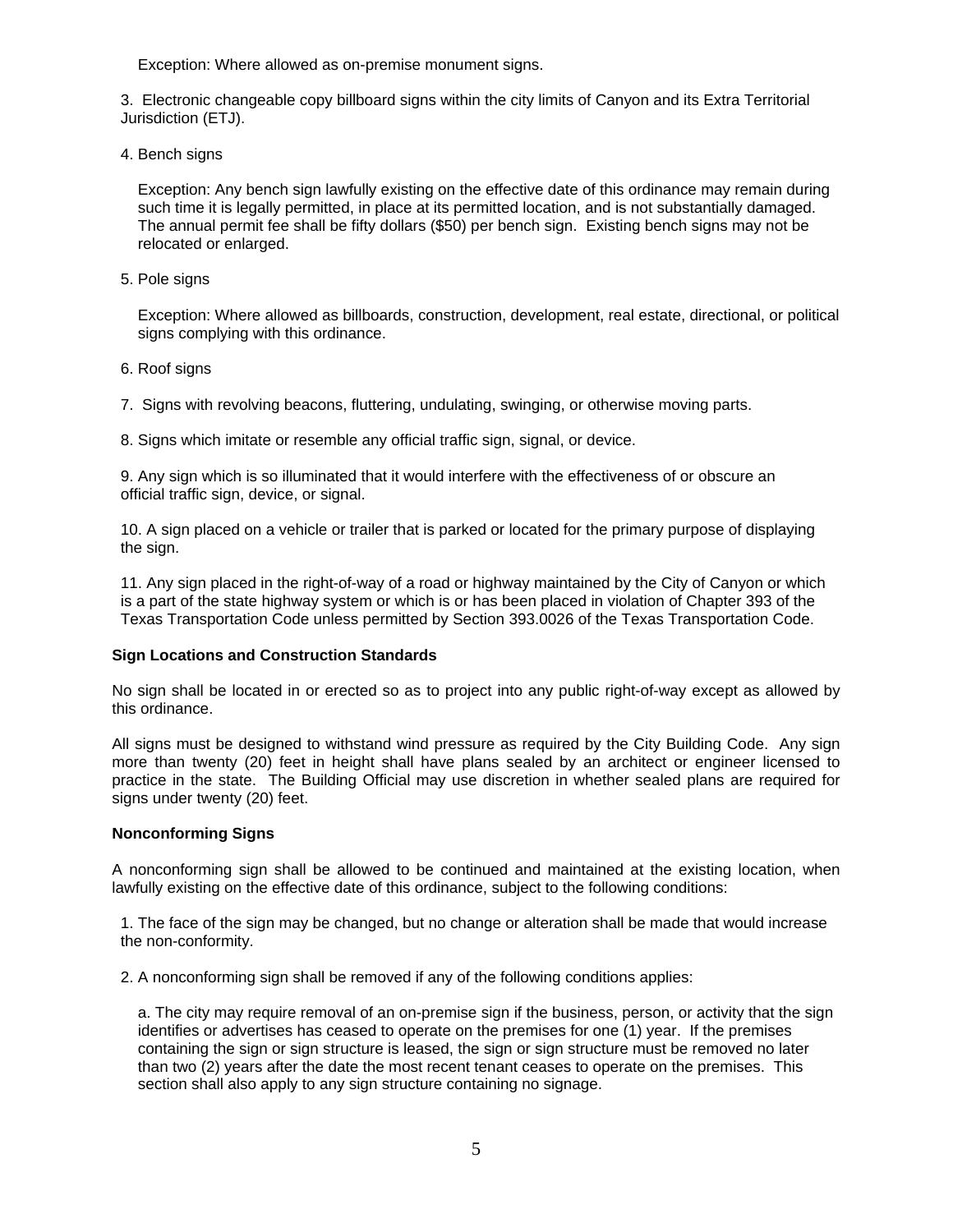b. The city may require removal of a sign or sign structure if the Building Official determines it to be substandard under any applicable ordinances of the City of Canyon to the extent that the sign becomes a hazard.

 c. The city may require removal of a sign or sign structure if it becomes substantially damaged as defined by this ordinance.

### **General Sign Regulations**

### Awning/Canopy Signs

 1. *Maximum Area:* Awning/Canopy signs, excluding detached accessory island canopy signs, shall be counted as a part of, and limited to, the percentage allowable for wall signs. The area of the sign shall be determined by the smallest rectangle within which the advertising area can be enclosed.

 2. Signs placed on detached accessory island canopies shall not project beyond the width of that canopy, more than two (2) feet above that canopy, or more than one (1) foot below that canopy.

 3. No more than one (1) awning/canopy sign shall be allowed per tenant. Where a tenant space abuts more than one street, no more than one (1) awning/canopy sign shall be allowed on each frontage.

4. The sign shall not project above the roof of the building.

 5. The sign shall not project beyond the edge of the sidewalk or the area otherwise defined as a pedestrian area.

 6. The sign shall not project into the public right-of-way except as allowed by the International Building Code as adopted in Chapter 150 of the City of Canyon Code of Ordinances.

### Banner Signs

 1. *Maximum Area:* Banner signs shall be counted as part of, and limited to, the percentage allowable for wall signs.

 2. A permit shall be required for any banner sign or combination of banner signs having more than twenty four (24) square feet in total area per frontage.

3. Permits will expire at the end of thirty (30) days, at which time the banner sign must be removed.

4. A maximum of three (3) permits shall be issued in a calendar year.

 5. A permit shall not be required for any banner sign or combination of banner signs less than or equal to twenty four (24) square feet in total area per frontage. However, such signage shall not be located on the premises for more than ninety (90) days per 12 month period.

6. All banner signs must be securely anchored in place.

#### **Billboards**

1. *Maximum Area:* The sign shall not exceed three hundred and fifty (350) square feet in area.

2. *Maximum Height:* The sign shall not exceed forty (42) feet in height above normal grade.

3. Billboards shall be allowed on properties that adjoin U.S. Highway 60 or Interstate 27 only.

4. Billboards shall be allowed in Retail/Commercial or Industrial Districts only.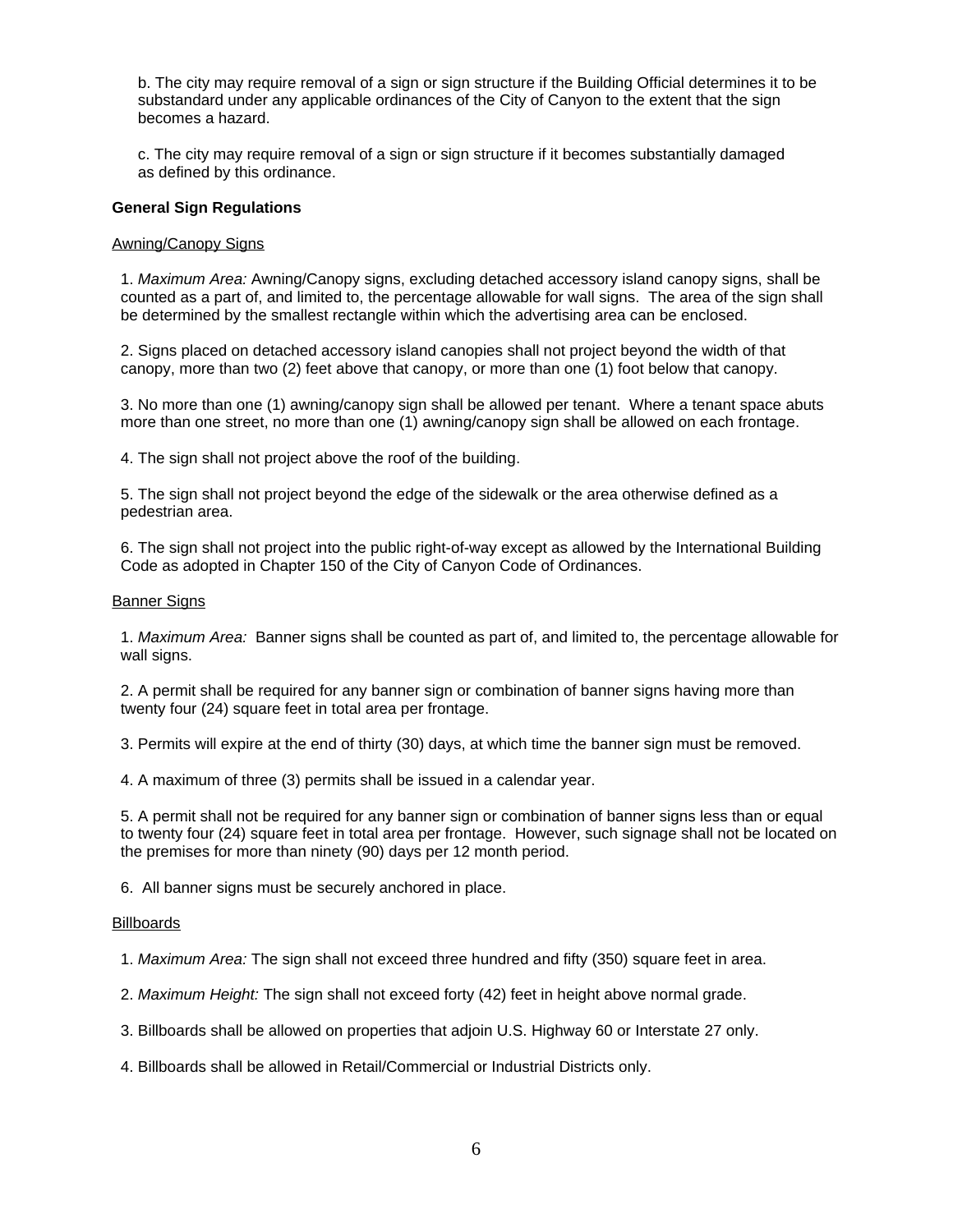5. The area displaying the message must be perpendicular to the immediately adjacent right-of-way of U.S. Highway 60 or Interstate 27.

6. *Spacing Standards*:

 a. No billboard shall be located nearer than three hundred (300) feet to any public school, church, public park, or playground designated by a governmental agency.

 b. No billboard shall be located nearer than seven hundred fifty (750) feet as measured along the right-of-way line to any other billboard on the same street, regardless of which side of the street the sign is located or regardless of which direction the sign is facing.

 c. No billboard shall be located nearer than two hundred (200) feet as measured by the shortest, most direct distance to any other billboard intended for view along any other street.

 d. No illuminated billboard shall be located nearer than three hundred (300) feet to any residential zoned property.

 e. No non-illuminated billboard shall be located nearer than one hundred fifty (150) feet to any residential zoned property.

### Construction Signs

1. *Maximum Area:* The sign shall not exceed thirty two (32) square feet in area.

2. *Maximum Height:* The sign shall not exceed ten (10) feet in height above normal grade.

 3. No more than one (1) construction sign shall be allowed for each lot. Where a lot abuts more than one street, no more than one (1) construction sign shall be allowed on each frontage.

 4. The sign shall be removed not later than thirty days after a certificate of occupancy has been issued by the Building Official.

#### Development Signs

- 1. *Maximum Area:* The sign shall not exceed thirty two (32) square feet in area.
- 2. *Maximum Height:* The sign shall not exceed ten (10) feet in height above normal grade.

 3. No more than one development sign shall be allowed for every fifty (50) lots, not to exceed thirty-two (32) signs.

 4. The sign may be displayed once the subdivision plat is recorded and shall be removed when ninety (90) percent of each phase to which the sign is a part is completed.

## Directional Signs

- 1. *Maximum Area:* The sign shall not exceed four (4) square feet in area.
- 2. *Maximum Height:* The sign shall not exceed four (4) feet in height above normal grade.
- 3. The maximum pole height shall not exceed thirty (30) inches.

#### **Monument Signs**

- 1. *Maximum Area:* The sign shall not exceed one hundred and fifty (150) square feet in area.
- 2. *Maximum Height:* The sign shall not exceed fifteen (15) feet in height above normal grade.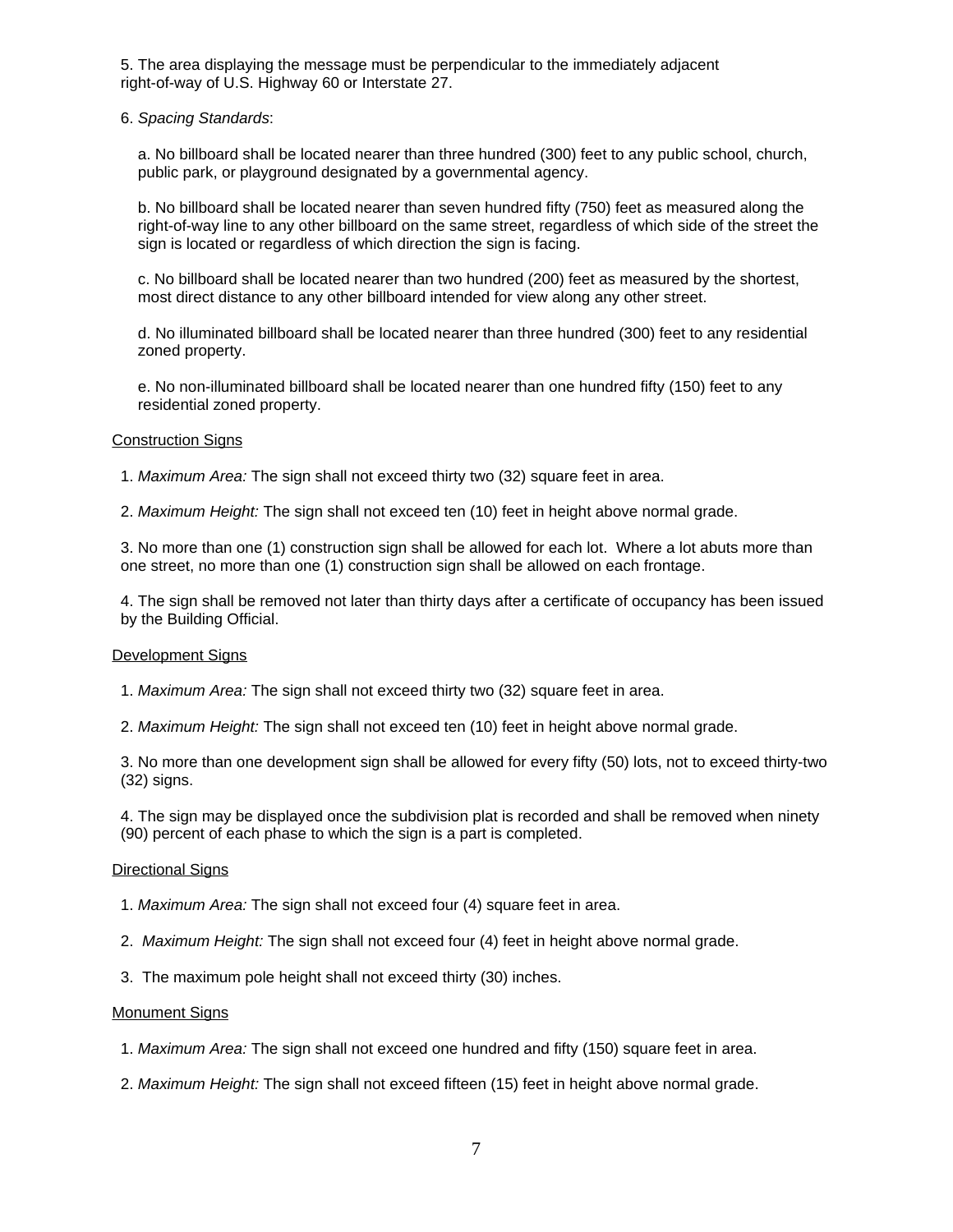3. No more than one (1) monument sign shall be allowed for each lot. Where a lot abuts more than one street, no more than one (1) monument sign shall be allowed on each frontage.

 Exception: Menu board signs may be placed in addition to the maximum number of monument signs. Menu board signs must comply with area, height, and electronic changeable copy requirements for monument or pylon signs.

4. Electronic changeable copy shall not exceed thirty (30) percent of the sign area.

 5. Finish materials for monument signs shall be stone, brick, split face block, sculpted aluminum, wood or carved wood which is painted or sealed, approved stucco, or high density urethane sign foam. Other materials, such as plastic sign panels shall not exceed eighty (80) percent of the total sign area.

#### Political Signs

1. Political signs shall not:

- a. have an effective area greater than thirty-six (36) square feet,
- b. have a height of more than eight (8) feet,
- c. be illuminated, or
- d. have any moving elements.
- 2. Political signs shall be placed on private property and only with the permission of the property owner.
- 3. Political signs shall not be placed on utility poles or in the right-of-way of any street or highway.

#### Portable Signs

 1. Portable signs with an area of twelve (12) square feet or more will be prohibited except under the following conditions:

 a. Portable signs advertising the opening or relocation of a business shall be authorized by permit for a maximum period of ninety (90) days. No more than one (1) such permit shall be issued in a calendar year to any business or group.

 b. Portable signs advertising special events shall be authorized by permit for a maximum period of five (5) days. No more than one (1) such permit shall be issued in a calendar year to any business or group.

 c. Portable signs advertising special events of non-profit, charitable and civic organizations shall be authorized by permit for a maximum of fourteen (14) days. No more than one (1) such permit shall be issued in a calendar year to any organization.

 d. No portable sign, regardless of its size, shall be located in such a manner that it creates or causes a sight restriction on any public street, intersection, or private driveway.

 e. All portable signs must be securely anchored to the ground to resist movement or overturning from wind or other forces.

 f. The source of electrical power for any portable sign must be an approved electrical outlet or receptacle with ground fault protection located not more than 6 feet from the sign. Power cords or extension cords used for connecting the sign to the electrical source shall not be laid across or over pedestrian or vehicle pathways.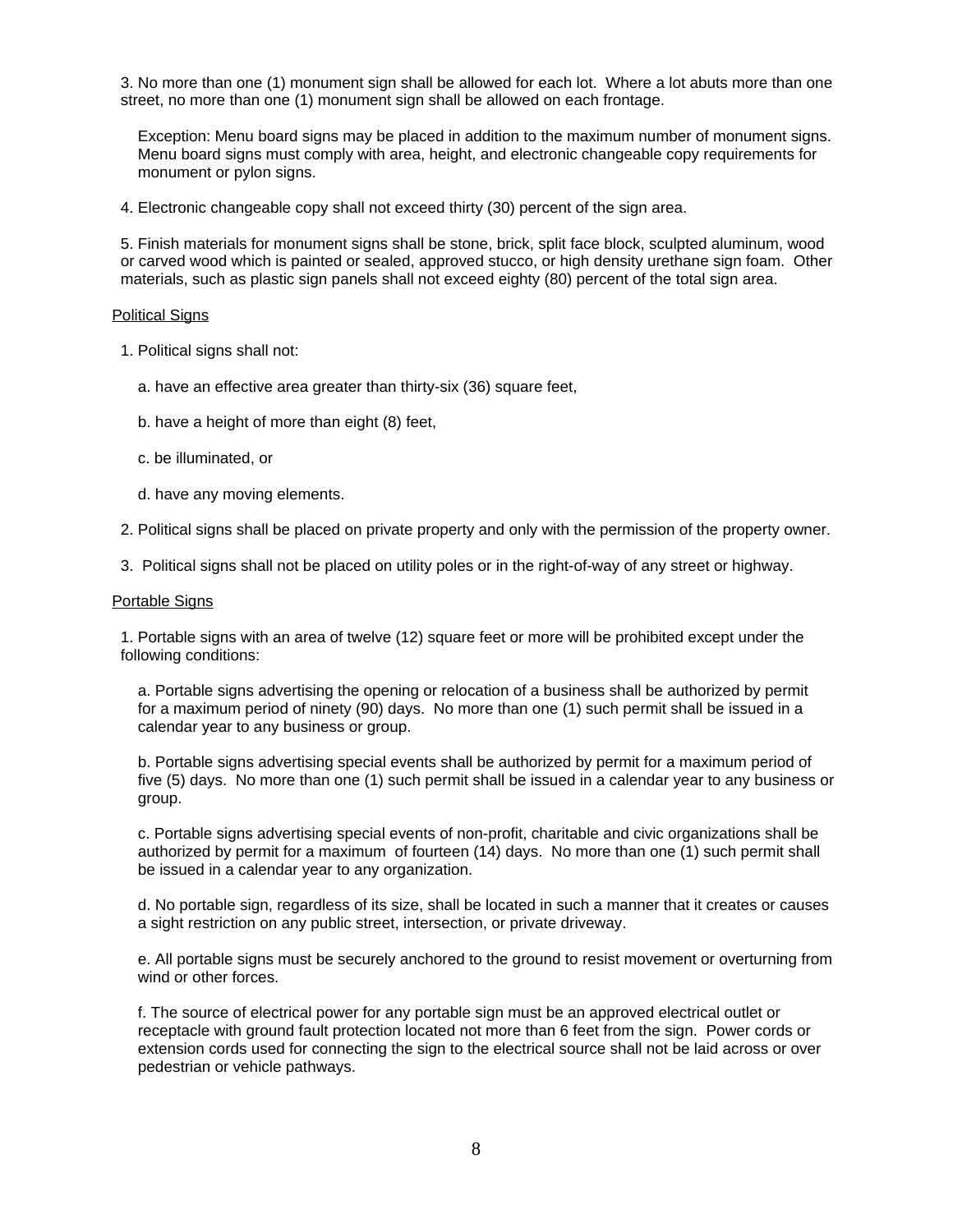g. No more than one (1) portable sign over twelve (12) square feet in area shall be allowed per property or within fifty (50) feet of another portable sign.

 h. Portable signs with an active sign permit on the effective date of this ordinance will be allowed to remain as non-conforming under the following conditions:

1. Permit fees for such signs shall be thirty dollars (\$30).

 2. Permits shall expire one hundred and twenty (120) days from issuance and must be renewed.

 3. Upon such time as any portable sign permit expires under this section, the non-conforming status shall cease and the sign must be brought into compliance with subparagraph a, b, or c.

### Projecting Signs

1. *Maximum Area:* The sign shall not exceed forty-eight (48) square feet in area.

 2. No more than one (1) projecting sign shall be allowed per tenant. Where the tenant space abuts more than one street, no more than one (1) projecting sign shall be allowed on each frontage.

 Exception: Where an awning/canopy exists, one (1) projecting sign may be located above the awning/canopy and one (1) projecting sign below the awning/canopy.

3. The sign shall not project above the roof of the building.

 4. The sign shall not project into the public right-of-way except as allowed by the International Building Code as adopted in Chapter 150 of the City of Canyon Code of Ordinances. In no case shall the sign project more than six (6) feet from the building.

## Pylon Signs

1. *Maximum Area:* The sign shall not exceed one hundred and fifty (150) square feet in area.

2. *Maximum Height:* The sign shall not exceed fifteen (15) feet in height above normal grade.

 3. No more than one (1) pylon sign shall be allowed for each lot. Where a lot abuts more than one street, no more than one (1) pylon sign shall be allowed on each frontage.

 Exception: Menu board signs may be placed in addition to the maximum number of pylon signs. Menu board signs must comply with area, height, and electronic changeable copy requirements for monument or pylon signs.

4. Electronic changeable copy shall not exceed thirty (30) percent of the sign area.

5. The lowest point of the sign face shall not exceed two (2) feet above normal grade.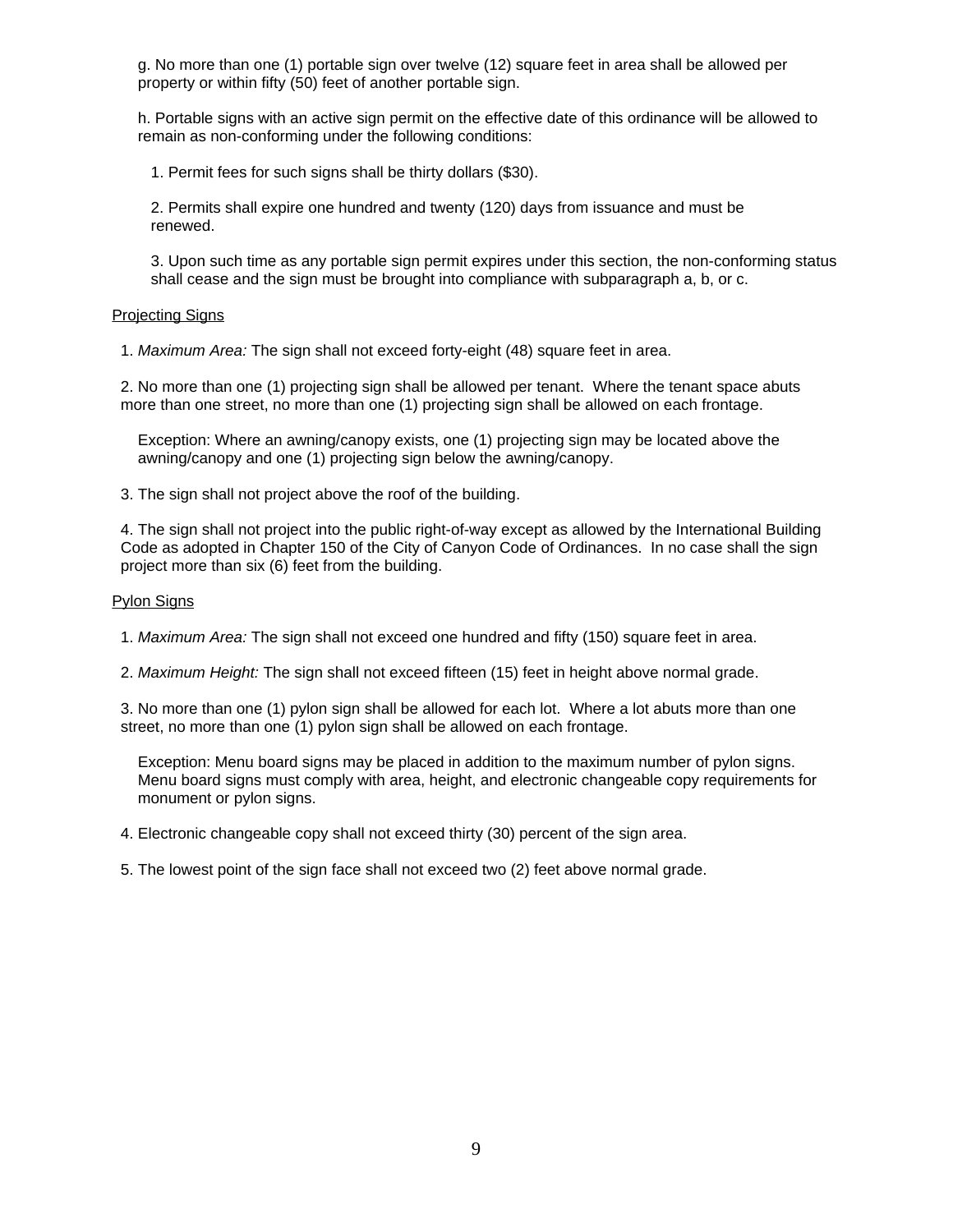

 6. Finish materials for pylon signs shall be stone, brick, split face block, sculpted aluminum, wood or carved wood which is painted or sealed, approved stucco, or high density urethane sign foam. Other materials, such as plastic sign panels shall not exceed eighty (80) percent of the total sign area.

## Real Estate Signs

- 1. Residential
	- a. *Maximum Area:* The sign shall not exceed six (6) square feet in area.
	- b. No more than one (1) real estate sign shall be allowed per frontage.
- 2. Commercial
	- a. The maximum area for a freestanding commercial real estate sign is thirty-two (32) square feet.
	- b. The maximum height for a freestanding commercial real estate sign is ten (10) feet.
	- c. The maximum area of a wall mounted commercial real estate sign is ten (10) square feet.

 d. No more than one (1) commercial real estate sign shall be allowed per building or tenant space. Where the building or tenant space abuts more than one (1) street, no more than one (1) sign shall be allowed for each frontage.

## Subdivision Entry Signs

1. Primary Subdivision Entrance Signs

 a. *Maximum Area:* The sign shall not exceed thirty-two (32) square feet in area. If the sign face is incorporated into landscape features, a wall, or other architectural features, the area of the sign shall be determined by the area of the smallest rectangle within which the face of the sign can be enclosed.

b. *Maximum Height:* The sign shall not exceed eight (8) feet in height.

c. No more than two (2) primary entrance signs shall be allowed per primary entrance.

 d. The primary subdivision entrance sign(s) must be located within the subdivision and within one hundred fifty (150) feet of the primary entrance.

e. Primary subdivision entrance signs may be located at only one entrance for each subdivision.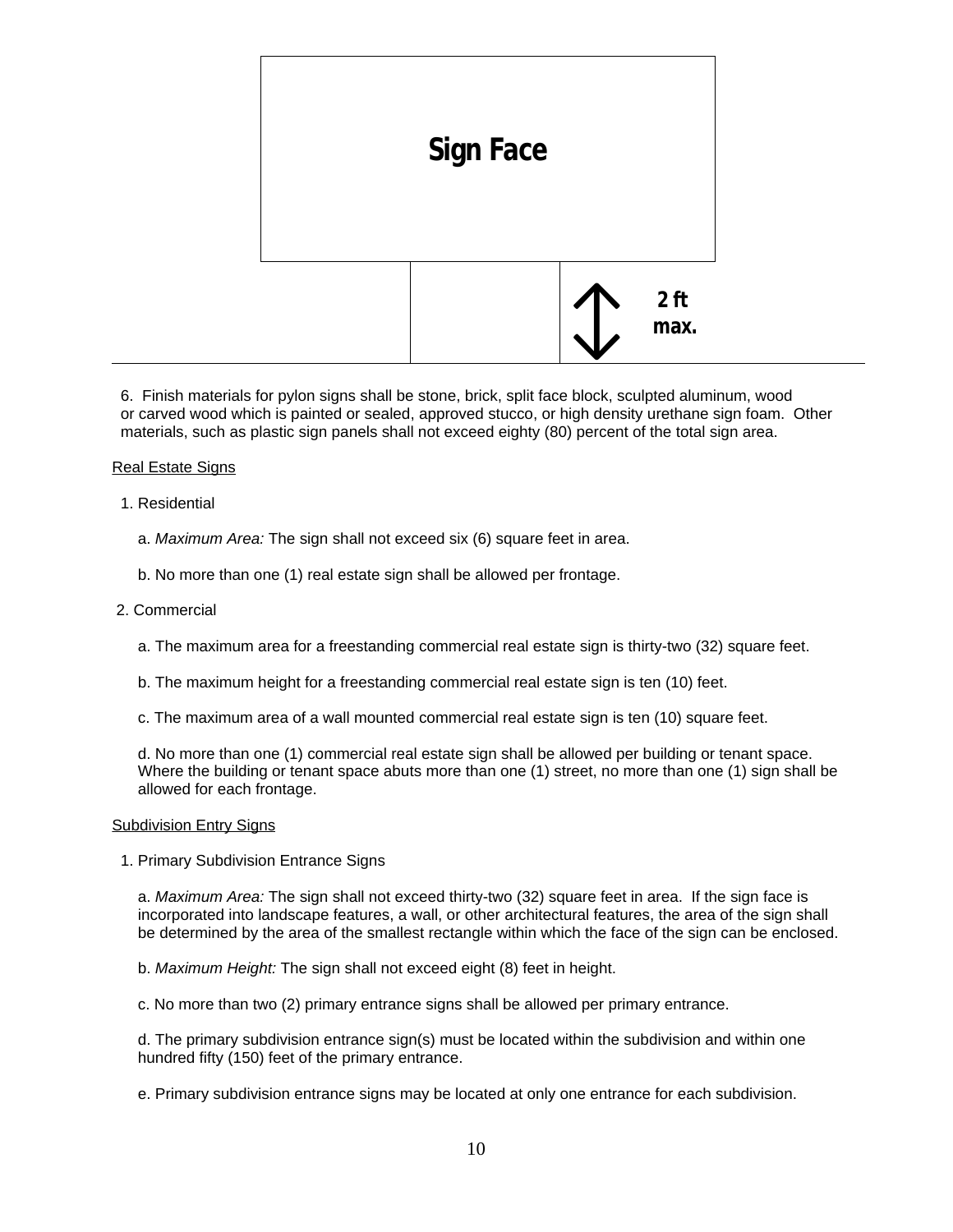2. Secondary Subdivision Entrance Signs

 a. *Maximum Area:* The sign shall not exceed sixteen (16) square feet in area. If the sign face is incorporated into landscape features, a wall, or other architectural features, the area of the sign shall be determined by the area of the smallest rectangle within which the face of the sign can be enclosed.

b. *Maximum Height:* The sign shall not exceed eight (8) feet in height.

c. No more than two (2) secondary entrance signs shall be allowed per secondary entrance.

 d. The secondary subdivision entrance sign(s) must be located within the subdivision and within one hundred fifty (150) feet of the secondary entrance.

3. Building materials for subdivision entry signs shall be stone, brick, or split face block.

# Wall Signs

 1. *Maximum Area:* Not more than twenty (20) percent of any wall shall be devoted to signs. The maximum area of any wall sign shall not exceed five hundred (500) square feet.

2. No wall sign shall project above the roof of the building.

3. No wall sign shall project more than two (2) feet from the wall to which it is attached.

# **Removal of Signs**

If the Building Official determines any sign is in violation of this ordinance, he shall give written notice to remove or replace (in accordance with this ordinance) said sign to the owner or person responsible for the sign. If the owner or person responsible for the sign fails to remedy the violation within ten (10) days after such notice, the Building Official may cause removal of the sign. A bill for the resulting costs incurred by the city shall be mailed to the owner or person responsible for the sign and must be satisfied within thirty (30) days of the date of mailing of the bill. In the event the bill has not been satisfied within the thirty (30) day period, the city may file a statement with the County Clerk of the expenses incurred. The city shall have a privileged lien on the lot upon which the expense was incurred and ten percent (10%) on the amount from the date such payment is due.

The city may immediately remove any sign or circular posted on a utility pole or in the public right-of-way without prior notice to the person responsible. The person(s) responsible shall be in violation of Chapter 393 of the Texas Transportation Code.

**SECTION 3:** That Chapter 156, Appendix A, Section A.02 is hereby amended by deleting the section of terms entitled "Sign Types".

**SECTION 4:** That Chapter 156, Table No. 1-1 is hereby amended as follows:

"Signs, Real Estate Development" is amended to "Development Signs" and is hereby a permitted use in all zoning districts.

"Signs, Special Development or Construction" is amended to "Construction Signs" and is hereby a permitted use in all zoning districts.

"Billboard and Advertising Sign" is hereby deleted from the table.

"Business and Pole Signs" is hereby amended to "Business Signs".

**SECTION 5:** Severability. If any provision, section, subsection, sentence, clause or the application of same to any person or set of circumstances for any reason is held to be unconstitutional, void or invalid or